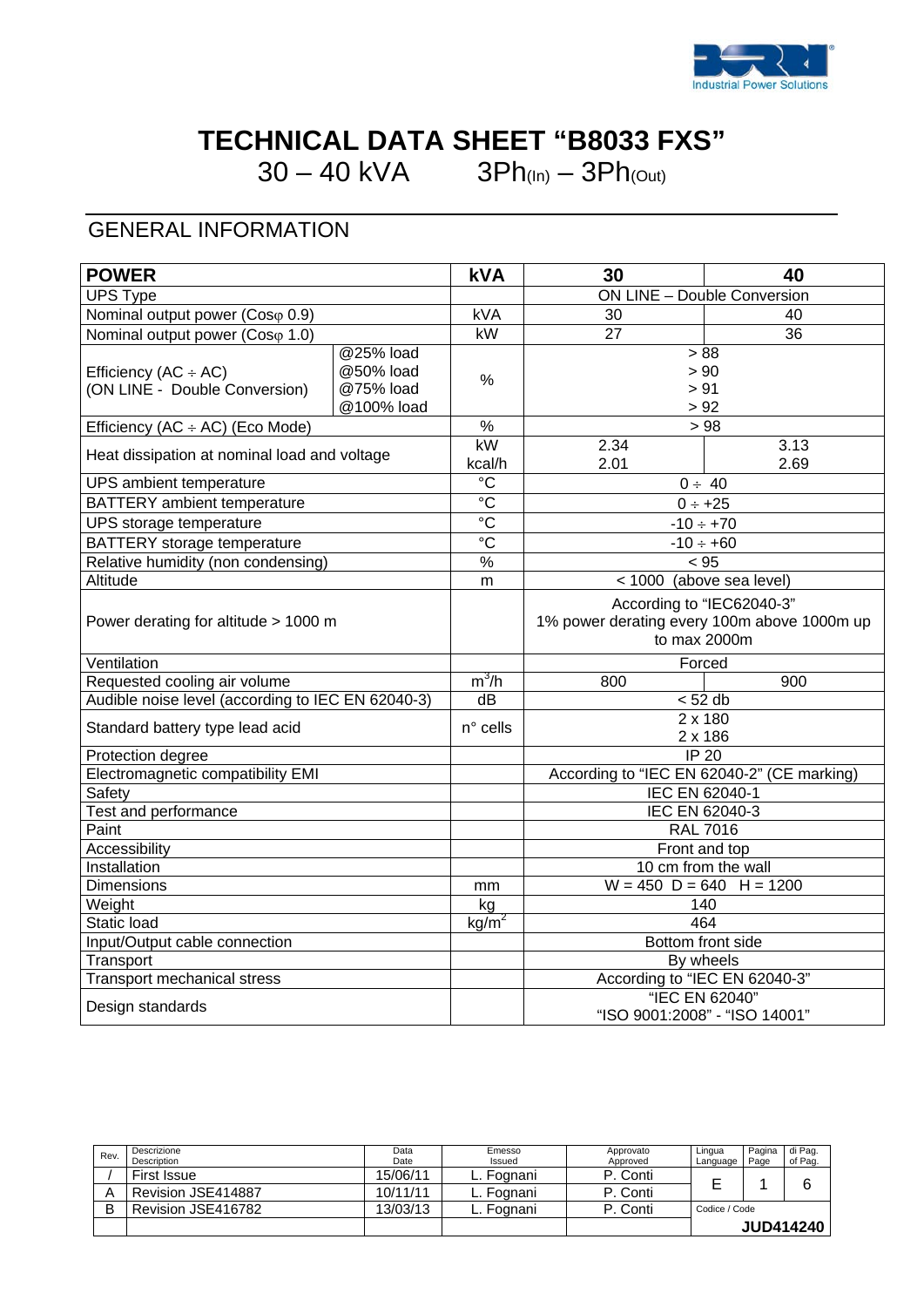| Free contact interface            | On request                                                 |
|-----------------------------------|------------------------------------------------------------|
| l Serial communication interface_ | Standard: RS232 - USB<br>Optional: RS485 (ModBus protocol) |
| Parallel configuration (optional) | Up to 5+1 (Redundant parallel)<br>Up to 6 (Power parallel) |

#### BLOCK DIAGRAM



- 1. Common input rectifier and bypass
- 2. Rectifier and battery charger
- 3. External battery
- 4. Inverter
- 5. Emergency line (optional by-pass with backfeed contactor).
- 6. Inverter (SSI) and by-pass (SSB) static switch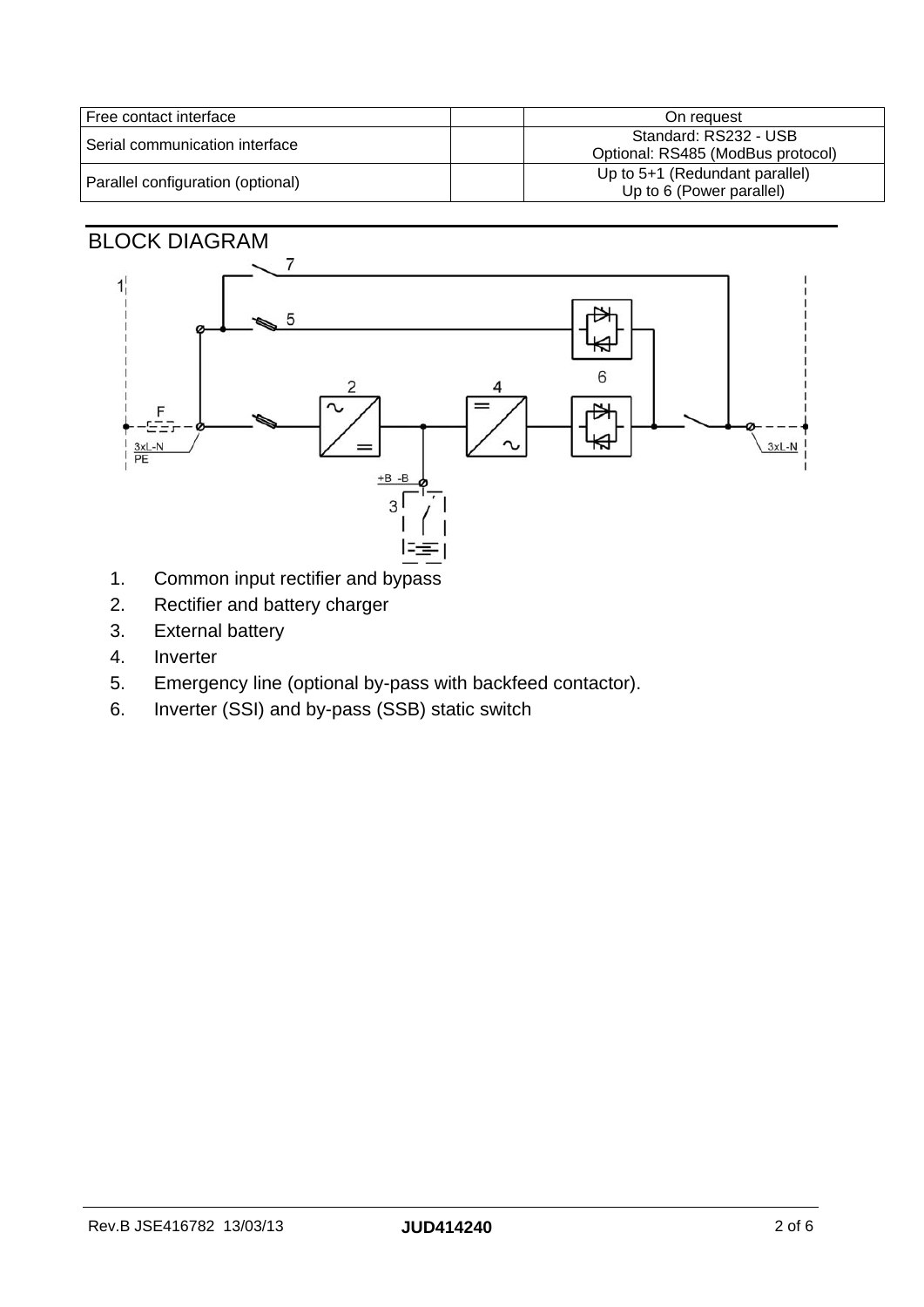## UPS INPUT: RECTIFIER AND BATTERY CHARGER

| <b>POWER</b>                                                                 |             | <b>kVA</b>          | 30  | 40                            |  |  |
|------------------------------------------------------------------------------|-------------|---------------------|-----|-------------------------------|--|--|
| Input                                                                        |             |                     |     | Three-phase + Neutral         |  |  |
| Nominal input voltage range                                                  |             | Vac                 |     | 400                           |  |  |
|                                                                              |             | %                   |     | $-20/+15$                     |  |  |
| Input frequency range                                                        |             | Hz                  |     | $50 - 60$                     |  |  |
|                                                                              |             | %                   |     | $\pm 5$ / $\pm 10$ adjustable |  |  |
| Input power factor                                                           |             |                     |     | > 0.99                        |  |  |
|                                                                              | $@25%$ load |                     |     | < 14                          |  |  |
| Input current THD at nominal voltage                                         | @50% load   | $\%$                | < 7 |                               |  |  |
| and THDV $< 0.5\%$                                                           | @75% load   |                     |     | < 5                           |  |  |
|                                                                              | @100% load  |                     |     | < 4                           |  |  |
| DC output voltage accuracy                                                   |             | $\%$                |     | $+/- 1%$                      |  |  |
| DC output voltage ripple                                                     |             | $\overline{\%}$ rms |     | $1\%$ rms                     |  |  |
| Battery recharging characteristic                                            |             |                     |     | <b>IU (DIN 41773)</b>         |  |  |
| Maximum recharging current<br>- at nominal load                              |             | A                   | 10  | 8                             |  |  |
| Bridge rectifier type                                                        |             |                     |     | <b>IGBT PFC</b>               |  |  |
| Input protection                                                             |             |                     |     | <b>Fuses</b>                  |  |  |
| Inrush input current                                                         |             | A                   |     | < maximum nominal current     |  |  |
| Earth leakage current                                                        |             | mA                  |     | < 22                          |  |  |
| Nominal current absorbed from mains<br>(at nominal load and battery charged) |             | A                   | 43  | 56                            |  |  |
| Maximum current absorbed from mains (at nom.                                 |             |                     |     |                               |  |  |
| Load, max. recharging current and nominal. input                             |             | A                   | 54  | 66                            |  |  |
| voltage)                                                                     |             |                     |     |                               |  |  |
| Settable walk-in                                                             |             | sec                 |     | Sectable from 5" to 30"       |  |  |
| Settable hold-off                                                            |             | sec                 |     | Sectable from 1" to 300"      |  |  |

### **BATTERY**

| <b>POWER</b>                                                | <b>kVA</b> | 30                   | 40 |  |
|-------------------------------------------------------------|------------|----------------------|----|--|
| External battery                                            |            |                      |    |  |
| Standard type                                               |            | Maintenance free     |    |  |
| Cells number (settable)                                     |            | 2x180 or 2x186       |    |  |
| Floating voltage at 25°C (settable)                         | Vdc        | 2x406 or 2x418       |    |  |
| Minimum battery discharge voltage                           | Vdc        | Settable             |    |  |
| Inverter input power (at nominal load)                      | kW         | 38.25<br>28.58       |    |  |
| Inverter input current<br>(at nominal load and minimum Vdc) | Α          | 40.5                 | 54 |  |
| Battery Protection (external to the UPS)                    |            | <b>Fuses</b>         |    |  |
| <b>Battery Test</b>                                         |            | Included as standard |    |  |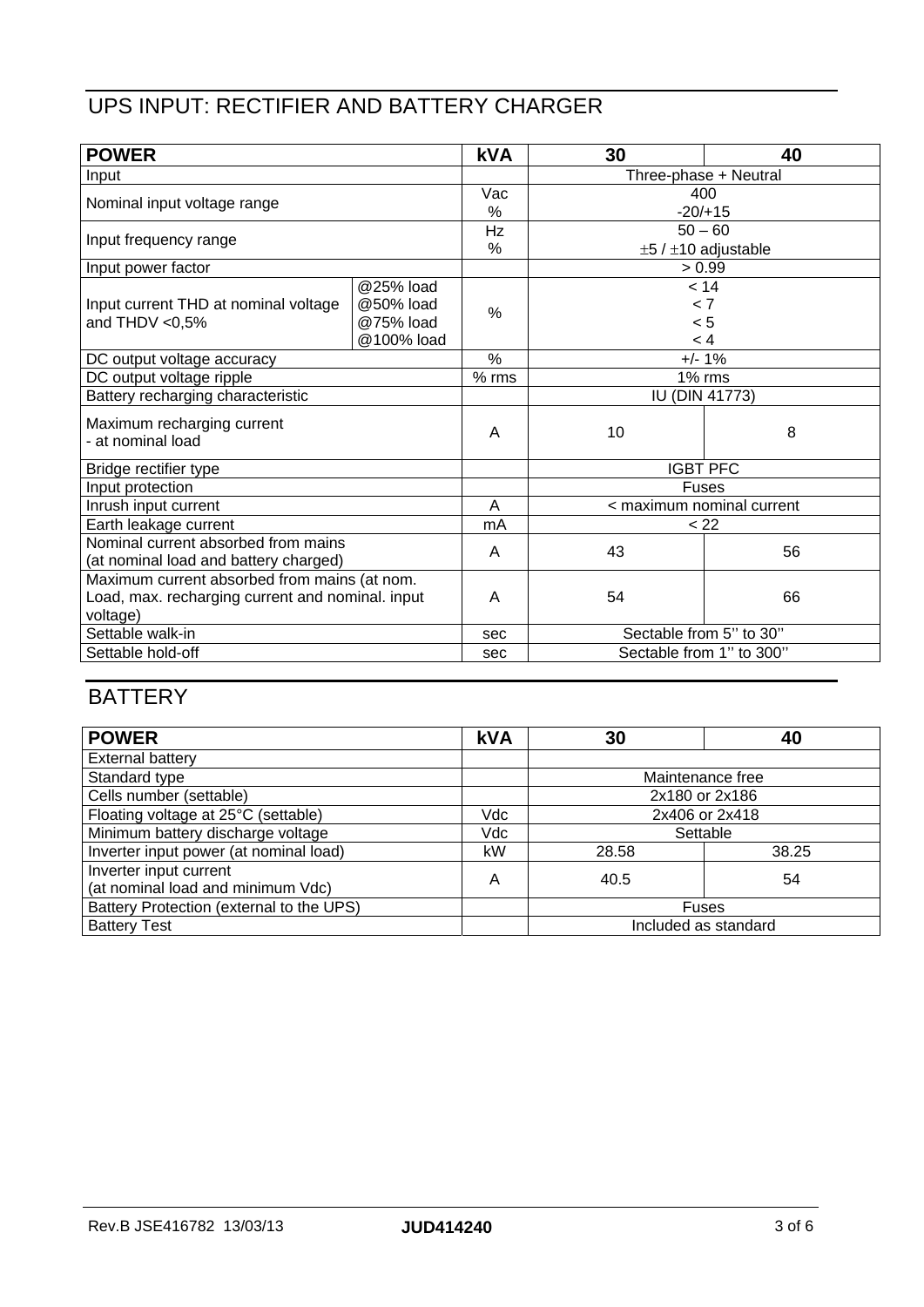### UPS OUTPUT: INVERTER

| <b>POWER</b>                                     | <b>kVA</b>    | 30                                                                                                     | 40                    |
|--------------------------------------------------|---------------|--------------------------------------------------------------------------------------------------------|-----------------------|
| <b>Inverter Bridge</b>                           |               | Modular IGBT (transformerless)                                                                         |                       |
| Nominal output power (Coso 0.9)                  | <b>kVA</b>    | 30                                                                                                     | 40                    |
| Nominal output power (Coso 1.0)                  | kW            | 27<br>36                                                                                               |                       |
| Efficiency ( $DC \div AC$ )                      | $\%$          |                                                                                                        | > 95                  |
| Output                                           |               |                                                                                                        | Three-phase + Neutral |
| Nominal output voltage (selectable)              | Vac           |                                                                                                        | 380-400-415           |
| Output voltage stability                         |               |                                                                                                        |                       |
| - Static (balanced Load)                         | %             |                                                                                                        | ±1                    |
| - Static (unbalanced Load)                       | %             |                                                                                                        | ±2                    |
| - Dynamic (step load 20%÷100%÷20%)               | %             |                                                                                                        | ± 5                   |
| - Output voltage recovery time (after step load) | ms            |                                                                                                        | < 20                  |
| - IEC EN 62040-3                                 |               | Class 1                                                                                                |                       |
| Output frequency (selectable)                    | Hz            |                                                                                                        | $50 - 60$             |
| Output frequency stability                       |               |                                                                                                        |                       |
| - Free running quartz oscillator                 | Hz            | ± 0,001                                                                                                |                       |
| - Inverter sync. with mains                      | Hz            | $\pm 2$ (other on request)                                                                             |                       |
| - Slew rate                                      | Hz/s          |                                                                                                        | ±1                    |
| Nominal Output Current (@ 400 Vac output)        |               |                                                                                                        |                       |
| - Coso 0.9 (leading and lagging)                 | Α             | 44                                                                                                     | 58                    |
| - Coso 1 (purely resistive load)                 |               | 39                                                                                                     | 52                    |
| Overload capability                              |               | 125% for 10 min<br>125%/150% for 30 sec<br>>150% for 10 sec                                            |                       |
| Short circuit current                            | A             | 70                                                                                                     | 94                    |
| Short circuit characteristic                     |               | Elect. short circuit protection, current limited at<br>above values.<br>Automatic stop after 5 seconds |                       |
| Selectivity                                      |               | Within 1/2 cycle (Fuse GL 20% In)                                                                      |                       |
| Output waveform                                  |               | Sinusoidal                                                                                             |                       |
| Output harmonic distortion                       |               |                                                                                                        |                       |
| - Linear Load                                    | $\frac{0}{0}$ |                                                                                                        | < 1                   |
| - Non Linear Load                                |               |                                                                                                        | < 5                   |
| - IEC EN 62040-3                                 |               | Fully compliant                                                                                        |                       |
| Max crest factor without derating                |               | 3:1                                                                                                    |                       |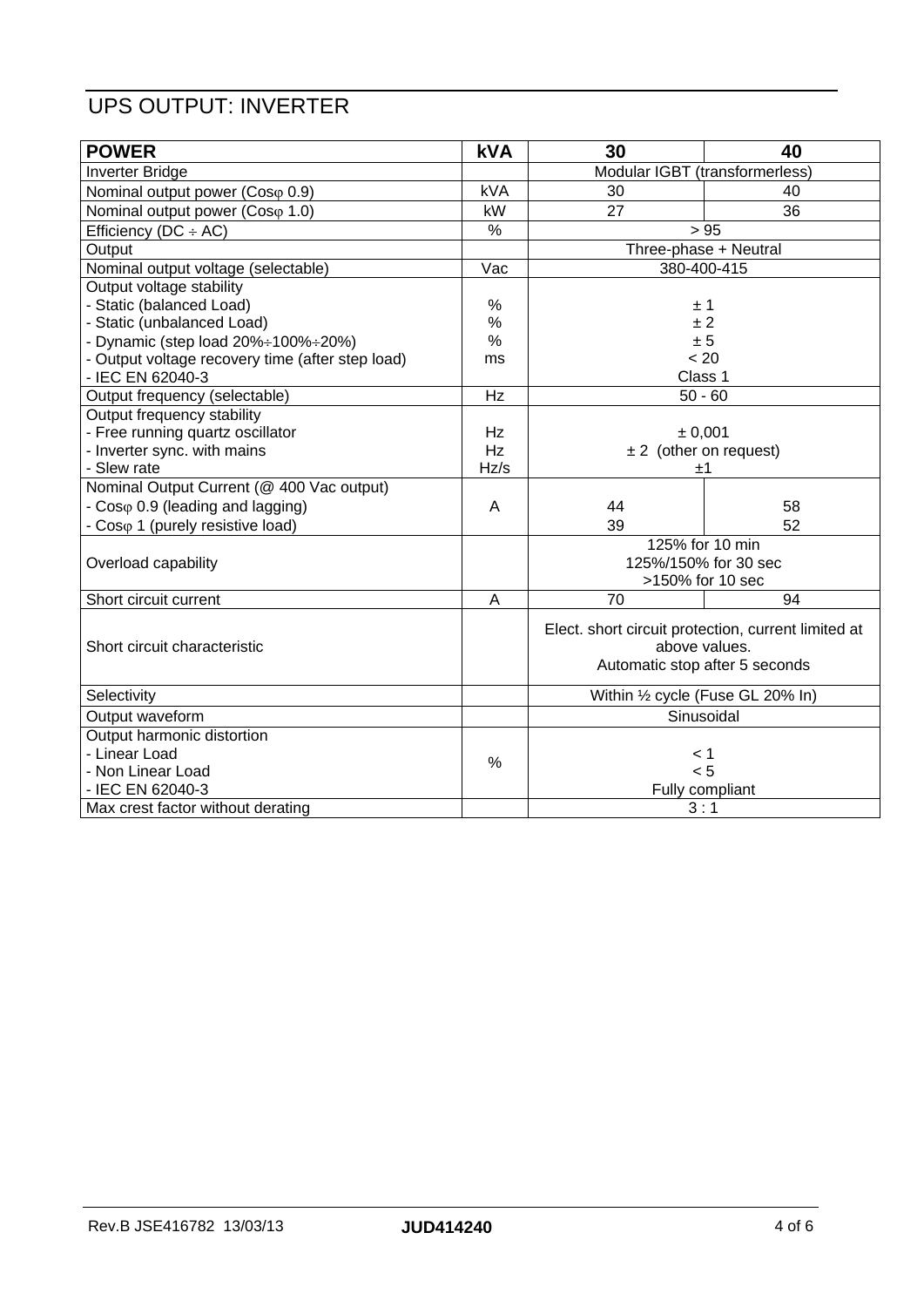# UPS OUTPUT: BY PASS

| Automatic static by-pass                           |      | Electronic thyristor switch                                                                                  |  |  |
|----------------------------------------------------|------|--------------------------------------------------------------------------------------------------------------|--|--|
| Protection                                         |      | <b>Fuses</b>                                                                                                 |  |  |
| <b>Bypass</b>                                      | Vac  | Three-phase + Neutral                                                                                        |  |  |
| Nominal Voltage (selectable)                       | Vac  | $380 - 400 - 415$                                                                                            |  |  |
| Range                                              | %    | ±10                                                                                                          |  |  |
| Nominal Frequency (selectable)                     | Hz   | 50-60                                                                                                        |  |  |
| Range                                              | %    | $\pm$ (1÷5) $\pm$ 10 adjustable                                                                              |  |  |
| Transfer mode                                      |      | Without break                                                                                                |  |  |
| Transfer inverter $\rightarrow$ automatic bypass   |      | In case of :<br>- Short circuit<br>- Battery end of discharge<br>- Inverter test<br>- Inverter not operating |  |  |
| Retransfer automatic bypass $\rightarrow$ inverter |      | - Automatic<br>- Block on bypass after 6 transfers within 2<br>minutes, reset by front panel                 |  |  |
| <b>Overload Capability</b>                         | $\%$ | 150 continuously<br>1000 for 1 cycle                                                                         |  |  |
| <b>Manual By-Pass</b>                              |      | Standard:<br>- Electronically controlled<br>- No break                                                       |  |  |
| Back feed protection                               |      | Optional                                                                                                     |  |  |